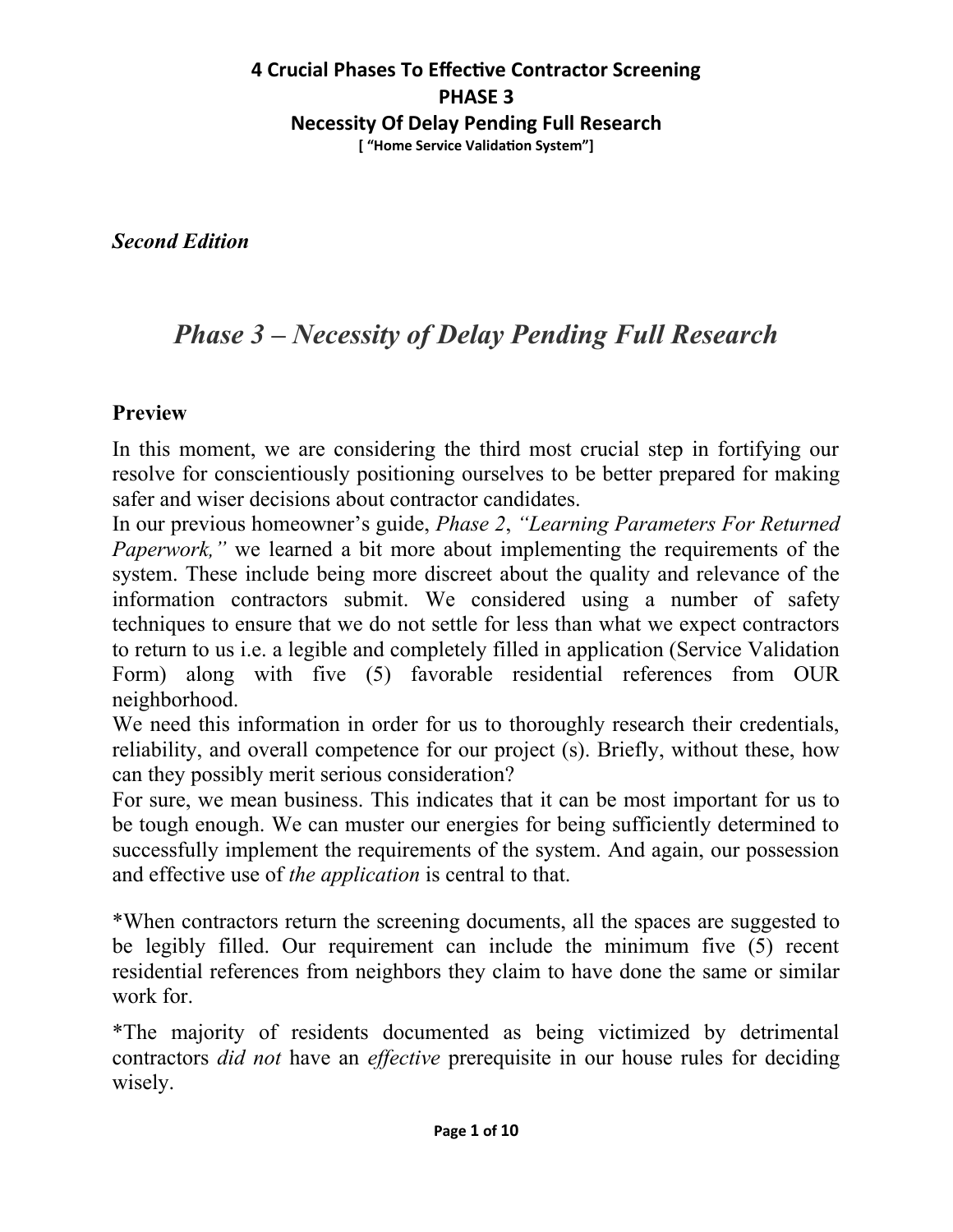### **No Prior Interest In Learning More = Vulnerability**

If we were to make a fairly honest evaluation of victimization, we will find that many of our most unfortunate private home heads demonstrated no reputable prior interest improving home fraud strategy. We were not adequately driven towards learning more about hiring contractors with the purpose for ensuring our decisions were made well i.e. not sufficiently motivated towards practically guaranteeing we would not be recipients of contractor-related improprieties. Consequently, we unknowingly placed ourselves in a *defenseless* situation. Put differently, this happens when we do not have in place reasonable, anti-home-fraud protocol. But we do not have suffer ramifications of this nature of an involuntary lack of preparedness. It is within our abilities to voluntarily overcome this dreadful shortfall. This is exactly our intent learning to use residential strategy through this 4-phase undertaking. It can prove to be our ultimate recourse for preparedness we require for defending ourselves, families, homes, finances, and future.

### **Refresher For Phases 1 and 2 In Relation**

**\*Phase 1** entails presenting contractors with our screening document to:

1. completely fill in the spaces of the application, using the numeric instructions which come with it.

2. returning it, along with reachable references of a minimum of five (5) neighborhood residents contractor candidates claim to have done the same or similar work for.

**\*Phase 2** entails contractors returning the application 100% complete, along with appropriate residential references. In this second step, we are also presented with a few options of approach relative to the application process: *accepting, declining,* and/or *re-scheduling* contractors for another time.

In relation, **Phase 3** involves considering how necessary it is to force delay making a decision until after we have conducted *proper service validations (in depth research*) to ascertain if whether they are whom and what they say they are.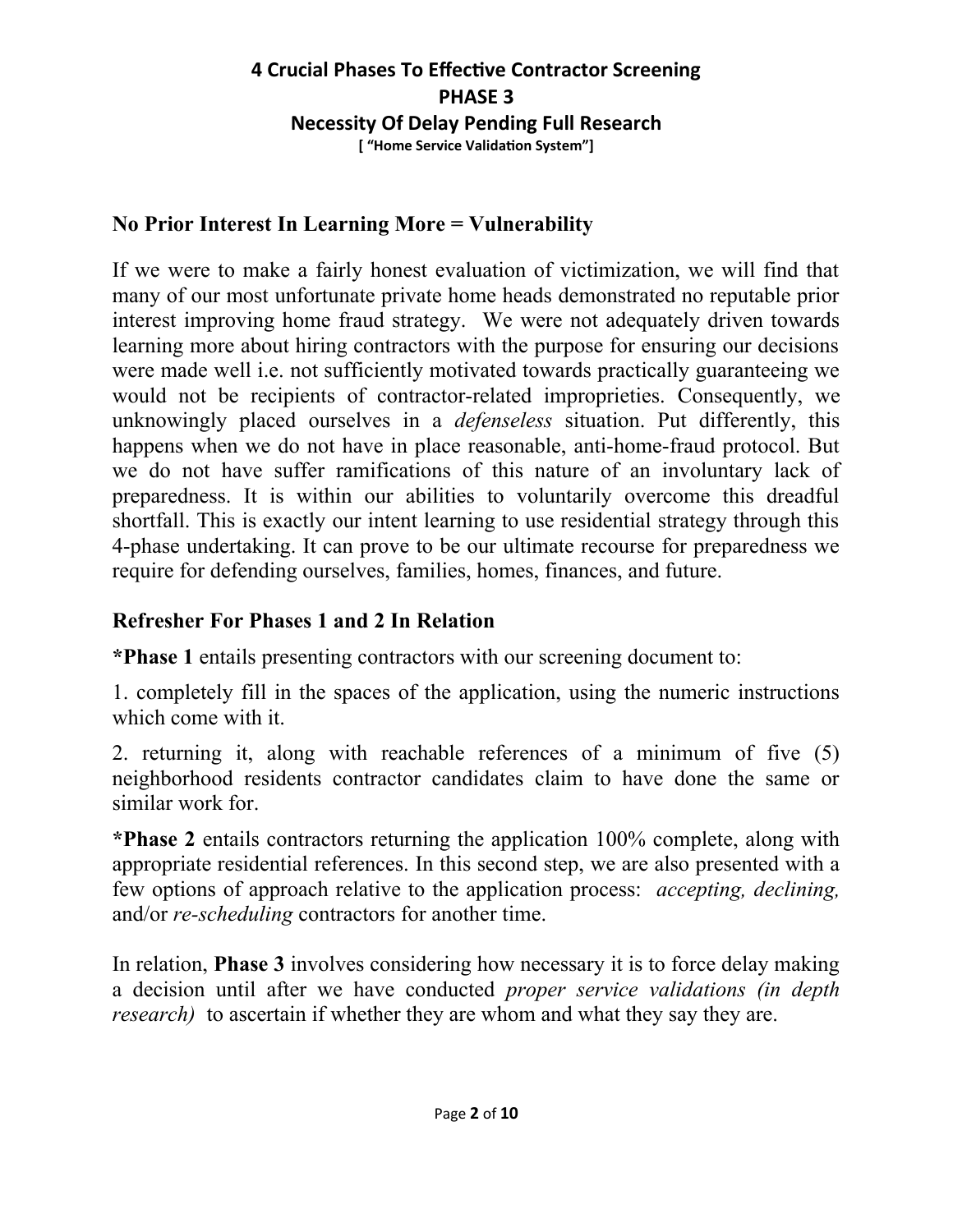# **4 Crucial Phases To Effective Contractor Screening PHASE 3**

**Necessity Of Delay Pending Full Research**

**[ "Home Service Validation System"]**

There may also be concern for if whether or not contractor candidates are considerate and trustworthy enough to *begin* our projects *on schedule* and to *complete* them *on schedule.* 

Furthermore, we may want to consider *delegating* this to sharp relatives, friends, or associates if time is not available to us to *personally* do the required *detailed validations.* Realistically, we have not collected this vital information from contractors for us to be idle obtaining information we must have as long as it takes for us to obtain. Have we? By no means! In that case, as time allows, we may want *get right on it* by whatever means most reasonable.

Also, in this this phase (*as in Phase 2*), we are sending contractor candidates away making allowance for another time lapse of a *minimum 24 hours* before connecting with them again. After all, it may serve us well to enforce this additional delay since we may not want to be pressured. These are very significant decisions we must make to the benefit of our entire household. In order for this to be done well, ample time is required to validate each contractor's information. It may not be *healthy* for us to decide before first doing what we have aspired to: discover the truth about them.

\*We are *validating* for the BEST. Typically, to benefit from the best of practically anything, always requires quite a bit more time and preparation. It is like the best approach to cooking. The extra time devoted to creating *delicious* results is always worth it. But there is always the recipe.

No recipe for great meals is of any good if not followed. Once we have first mastered using the *basic ingredients* in recommended proportion, we can then modify/customize for even greater value.

Subsequently, if it is only the best building tradesmen/women (as contractors) we would much rather hire, then we may want to follow a working recipe. There are many. The *"4 Crucial Phases To Effective Contractors Screening*" is one. Granted, the approach of this 4-phase system is a break from traditional contractors hiring practices, but the delays entailed are more consistent with a better tradition for hiring homeimprovement contractors - now – and into the future. We can rest comfortably assured that, through devoting time necessary to this seemingly "slow" process, we are going to be amazed by how *palatable* this can also be.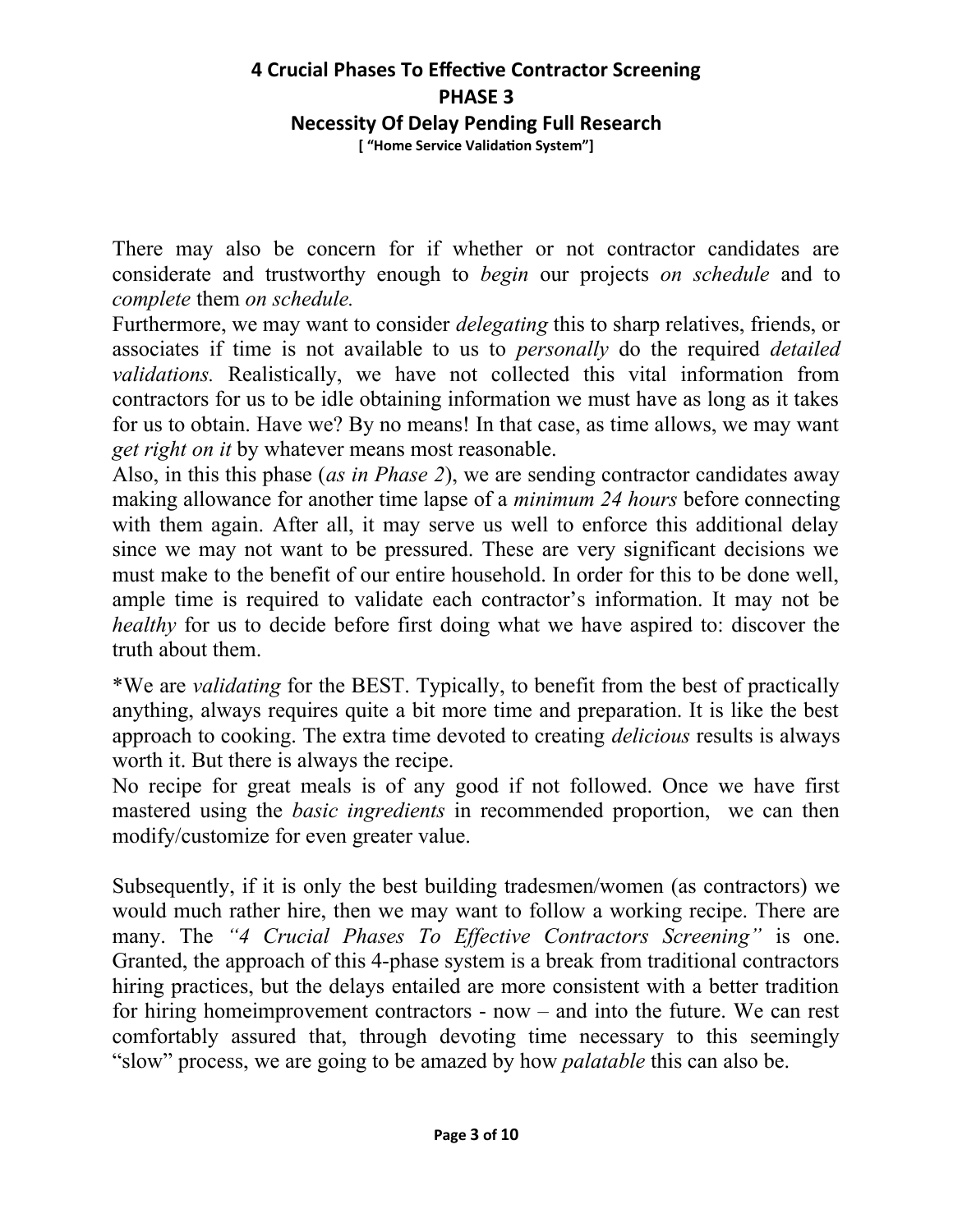#### **The Importance Of a Minimal 24-hour Delay**

All things considered, it is granted that we may have access to resources which enable us to completely validate the *productive usefulness* and *reputation* of contractor candidates on the same day. But, we may not want to be so enthusiastic about seeing them again before a *minimum 24 hours* have elapsed. We may require this extra time to go over our plans a bit more? We can also use it to discuss our ideas and contractor candidates with others closest to us. Get more input.

\*Plot our strategies. Review the *scope of our project* i.e., *details of what we need accomplished.* Who knows? We may want to add, omit, or modify something. This is the time to do these, also. Breathe. Tomorrow is another day. Be ready.

### **A History Lesson - 2018**

The theme of our story is *"Everything you see isn't what it seems to be."*

In April 2018, a man was arrested in New Jersey for scandalizing several private home heads. What is ironic about this case is that this contractor was *registered* in the state as a building tradesman between the years of 2014 to 2016. Yet in that two-year period, reports indicate he was overwhelmingly an undesirable among residents.

In New Jersey, a *registered* home improvement contractor, may or may not be required to also be licensed. But if he/her offers a payment plan (financing), this contractor must also be licensed. In this case, it does not appear as though this one offered an *easy payment plan*. However, as this case establishes, being a legally *registered* contractor does not necessarily mean the person is morally correct. Even if licensed, the same would apply.

In this scenario, the contractor's home improvement registration expired in *March 2016.* However, according to reports, he allegedly continued to solicit work in that capacity until around August the same year (Four months later).

As it seems, from July 24, 2014 until sometime in August 2016, he habitually preyed on residents. He was accused of receiving various denominations of down/interim payments. But instead of delivering on his promises, he left behind sub-standard projects he apparently dubbed *"complete,"* incomplete ones, or a slew of those he never attended to. We are talking about a man accused of creating a 2-year trail of victims.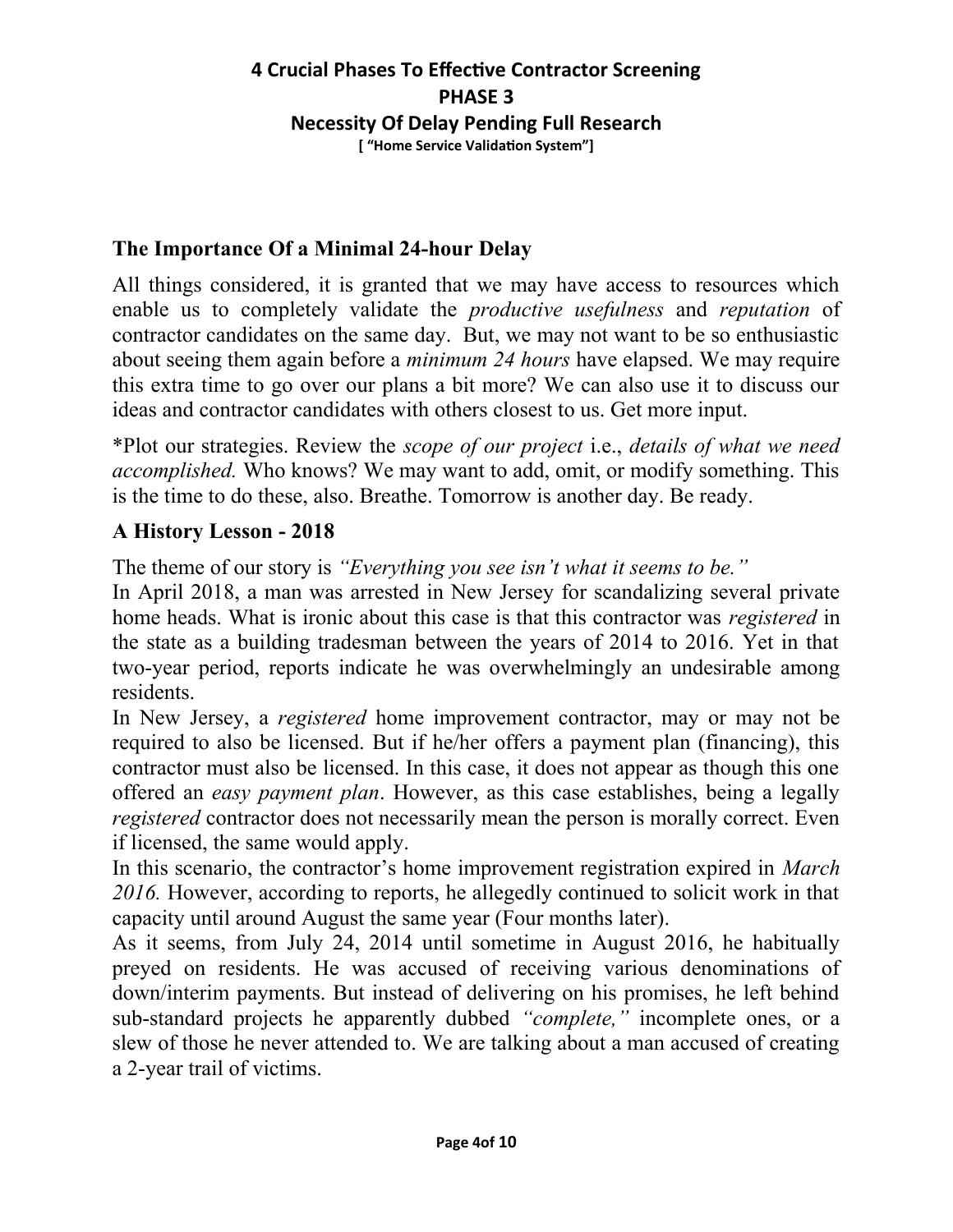Apparently, his victims lacked *effective* anti-home-fraud preventative measures. Quite evidently, had they used formal procedure equivalent to what this 4-phase system offers, there is very high probability they will have deflected him. They will have known he was a *residential predator.*

## **Contractors' Legal Credentials Can Deceive**

In our story, we discovered a contractor, once *aptly registered* to work as such for a period of 2 years – until it expired. Note especially: this reportedly did not occur until *after* a 2-year stint of predation. It was against a string of innocent private home dwellers. This can be otherwise conveyed: for a period of 2 years as a rightly *registered* building tradesman, he victimized unsuspecting residents.

This is more reason for us to always be leery about contractors' credentials – even if they met all state requirement for being also *licensed*.

For example, in other states, such as California, contractors are required to be registered, adequately bonded, and insured, before they can be *licensed*. Residents are well aware that *the license* represents contractors' having fulfilled all conditions for operating legally in California. It establishes contractor's legal right to conduct business relative to the vocation for which it is granted.

But let us harp on the fact that, just because having a registration in a few states is proof contractors are legally cleared to operate in that capacity, it is not enough by itself. Registration does not necessarily mean they are automatically above malicious conduct towards residents. Was the contractor of our "history lesson" a nice person because he was *registered?* Did that prevent him from being a danger? If not, then it can be delusional on our behalf to think that one who is registered, bonded, insured, and licensed naturally qualifies him/her as a *good angel*. There is an old Biblical saying:

*" You will know them by their fruits."[Matt. 7:16].*

This fact is emphatically repeated because there is far too much creedence given to a contractors' operational legitimacy meeting a precondition for registration or licensure. In this arena, simply filing out the "paperwork" and paying a required fee. In many cases, also included is a fee for completing previous training before a registration or license is issued.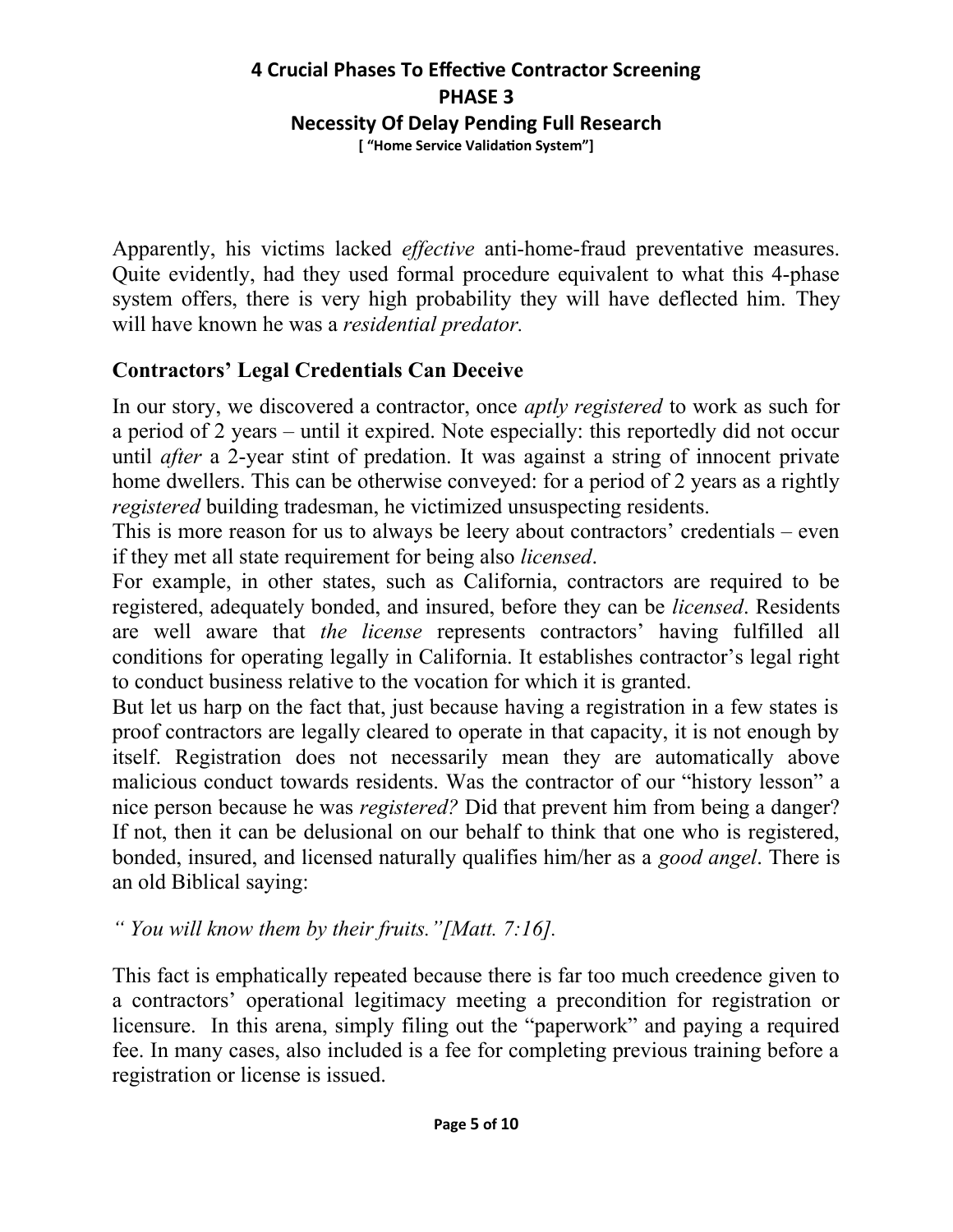#### **4 Crucial Phases To Effective Contractor Screening PHASE 3 Necessity Of Delay Pending Full Research**

**[ "Home Service Validation System"]**

#### **Unintentional Misleading About Contractor Worthiness**

We may want to give special attention to the fact that our hiring priorities are often *sabotaged* by misinformation via well-meaning public media. One of the most wanton elements of such erroneous tips is from trusted news and other consumer information sources:*"Hire ONLY licensed contractors."* or the equivalent where registration is more prominent - *"Hire ONLY registered contractors."* The truth is that whether registered or licensed, as we have virtually witnessed, it says nothing about contractors' *moral values.* Licenses and registrations do not answer the most important concern: if whether or not they are *corrupt*. Subsequently, we may not want to use contractors' possession of these, alone, as our *leading* basis for making a hiring decision. We may prefer, instead, to be even more driven towards learning if whether or not they are among those who use these legal credentials as key to tricking us into letting down our guard to be scandalized.

\*We can do well to remember that many drivers displaying symptoms of *road rage* have both license *and* registration to drive. But should they be on the road?

Subsequently, when we see contractors*'* license/registration, and *validate* its current legitimacy online, we may be so naive' as to stop researching. The same can be true after we have checked with our County Clerk's office. In reiteration, but in other words, upon learning contractors are aptly registered/licensed to work in our area, we often tend to relax our home safety priorities and authorize the hire. We can infer that this is exactly how most (if not all) his victims felt upon knowing he was legally cleared to operate in their respective communities.

#### **The Usual Delusion**

Why would anyone hire a contractor without FIRST conducting a *proper service validation* on him? Is it because he can prove that he is *licensed/registered, bonded,* and *insured?* Is the reason buried in the way he looks or sounds? Perhaps it is how well-versed he is and the speed at which he presents clear ideas?

What is it about a contractor which moves some residents to prematurely judge this person as uniquely loaded with integrity? Whatever the reason, it boils down to the notion that all things *seemed to be in order*. But that is because, as it appears, these victims gave themselves no explanation as to why they would be otherwise. Why should they bother to look? Their hearts *told* them all they needed to know. And that was one of the greatest mistakes. They were listening to their *hearts* rather than to their *minds* for reasoning needed to discover the masquerade. Self-delusion.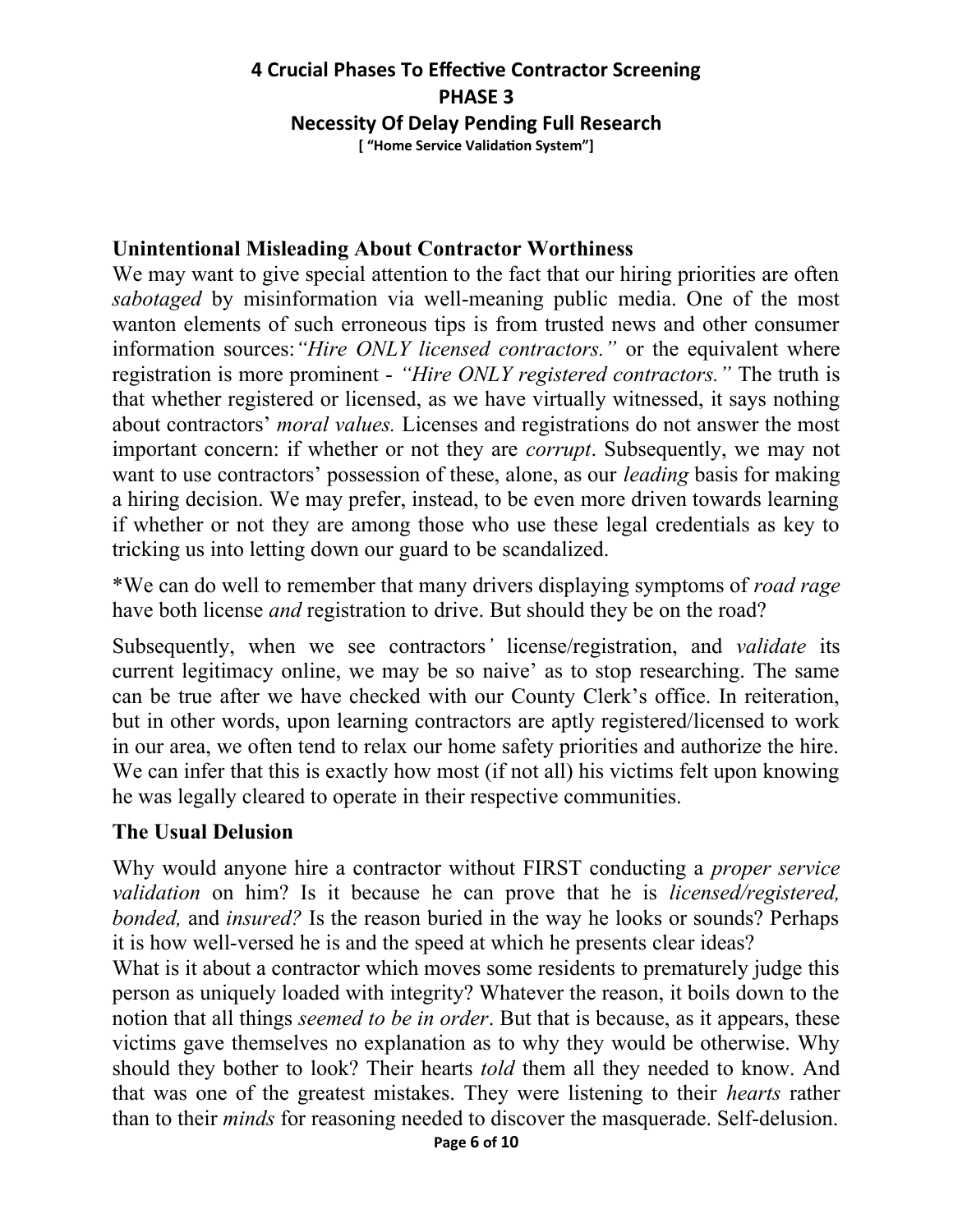#### **Avoid Delusion When Contractors Return Applications**

This is comparable to what can occur when contractors return the application *100% complete,* along with the recommended minimum number (5) of residential references. Since all *seems to be in order*, we can easily suppose:

"*Well. Hmm. Why delay! This is the guy we need."*

Then we may put him/her to work. However, in so doing, we have defeated the purpose of the system. In such case, we no longer HAVE a system since it is *tossed out the window*. Caution: it can serve us well to be very alert when contractors return fully completed forms along with what they claim to be the minimum required residential references. Things may *seem in order*, but, as in the top of our story:

*"Everything we see, isn't what it seems to be."* VALIDATE!

## **They Must First Be "VALIDATED"**

This is the overall purpose for having the system. Albeit that *Phase 2* is a bit more intense than *Phase 1*. Nonetheless, *Phase 3* is somewhat more profound than the previous two. The reason is that we are now called upon to do what most residents scandalized did not: stay focused. They lose focus on the nature of this interacting with contractors because it is suspected that it has become a matter of *fearing the worst* if we were to do it. Here, the term *fearing* is used as it pertains to our having the need to escape a perceived or imagined situation which threatens our wellbeing.

Consequently, as we are cautious about first hesitating to decide until after we thoroughly checked out contractors information, we slip into a basic self-defeating sense of permissiveness. In other words, the fear of "losing" an available contractor if we took time out to confirm his/her claims, causes us to compromise our best values. Here, they concern maintaining and improving the comforts and conveniences of the home setting.

Is it really worth it? When we are horrified of finding out whom and what contractors *really* are, we begin to invent sentimental justifications for our decision.

*"Maybe this contractor isn't all he has led me to believe. I'd be CRUSHED if my findings are true about that."*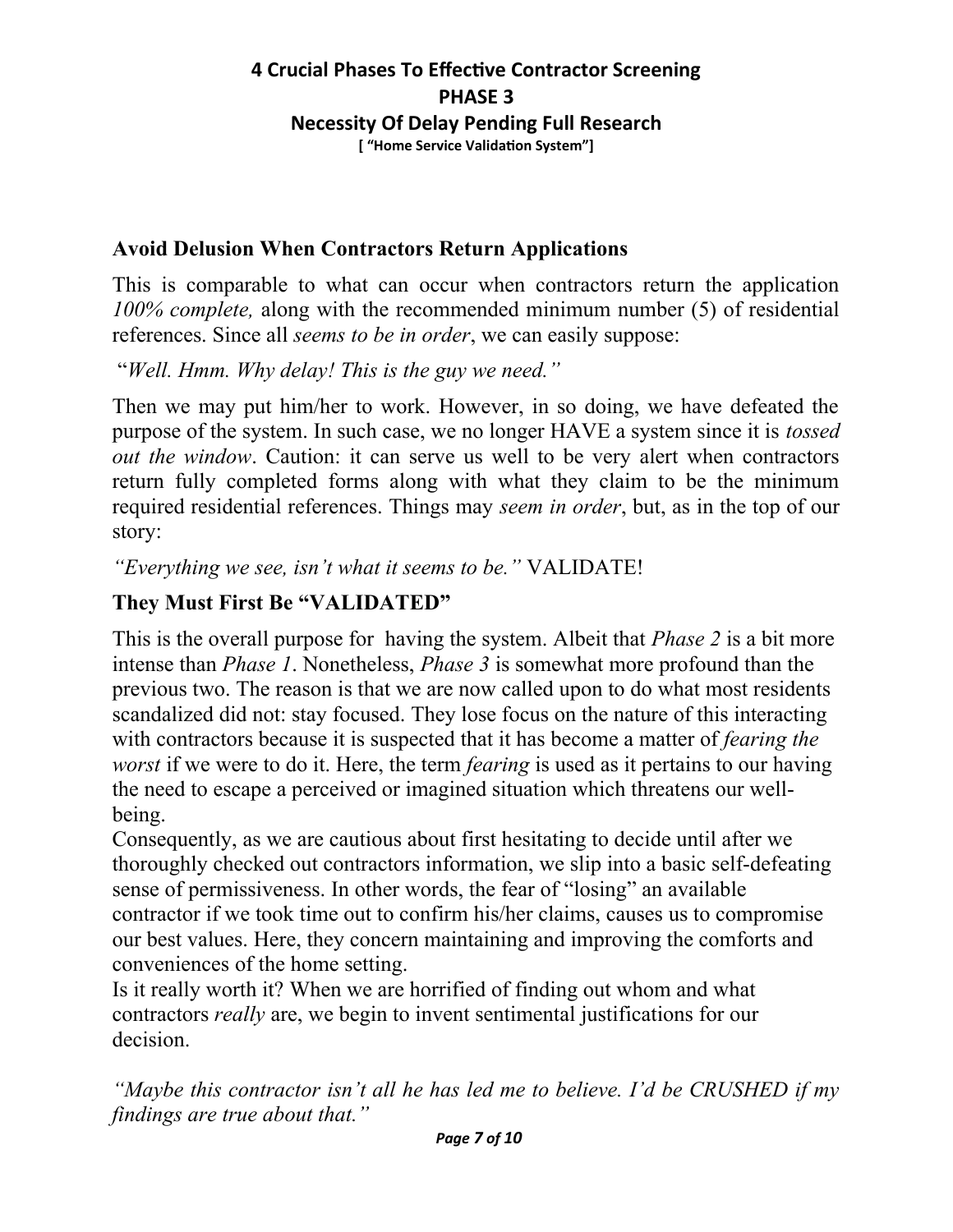This is immensely ironic in that residents who deceive ourselves in this way apparently do not seriously consider the probability of being *CRUSHED* anyway in the event he/she takes our money then becomes mysteriously and indefinitely unavailable.

### **Listen Intently To Victims We See On Broadcast Media**

Normally, in nearly *ten cases out of ten* of reports we read, hear, or see videos about home improvement fraud victims, we notice there was no worthwhile fraudprevention system. There was nothing reliable in place for first thoroughly validating them before coming to a decision. Listen closely to the stories. Are any sharing the details of how we made the decision? In as many cases, as we listen intently, we find scarcely anyone embraced effective protocol i.e. a home procedure [house rules] for first SEEING whom and what contractors *really* were.

We were lied to but were apparently beset with self-induced challenges HEARING them. Sadly, there is a common pattern of residents foregoing *proper screening etiquette.* That is to say, each person who was defrauded more than likely did not pause to *first* conduct a reasonable degree of research to ascertain their undesirability. For emphasis: we neglected to carefully pursue information on their professional and personal reliability. Further, it is sensible to suggest that many of us neglected this crucial research because contractors *did not behave as though it was necessary.*

However, this takes us back to the high probability that in many such cases, the major reason behind this sort of negligence on the private homefront is wellshrouded fear - one of forfeiting the skilled benefit of someone we have also mustered a reason to *trust*. We may not be so enthusiastic about doing anymore searching – it is a very *time-consuming* process. This falls in the sardonic frame of scenario in that the distress entailed in knowing we have been deceived, fused with our recovery therefrom, can also require *quite a spell*.

## **Avoiding Defenseless Modes = Better Eyesight-Hearing**

Further, our overt negligence for learning and practicing effective preventative measures is the equivalent of voluntarily placing ourselves in *defenseless modes*. These are so named since residents are unaware of what we are up against. Subsequently, there is no way we can protect ourselves against it. More clearly, when we can neither see nor hear the threat some contractors pose to our wellbeing, we are vulnerable to victimization. This is a very sobering reality.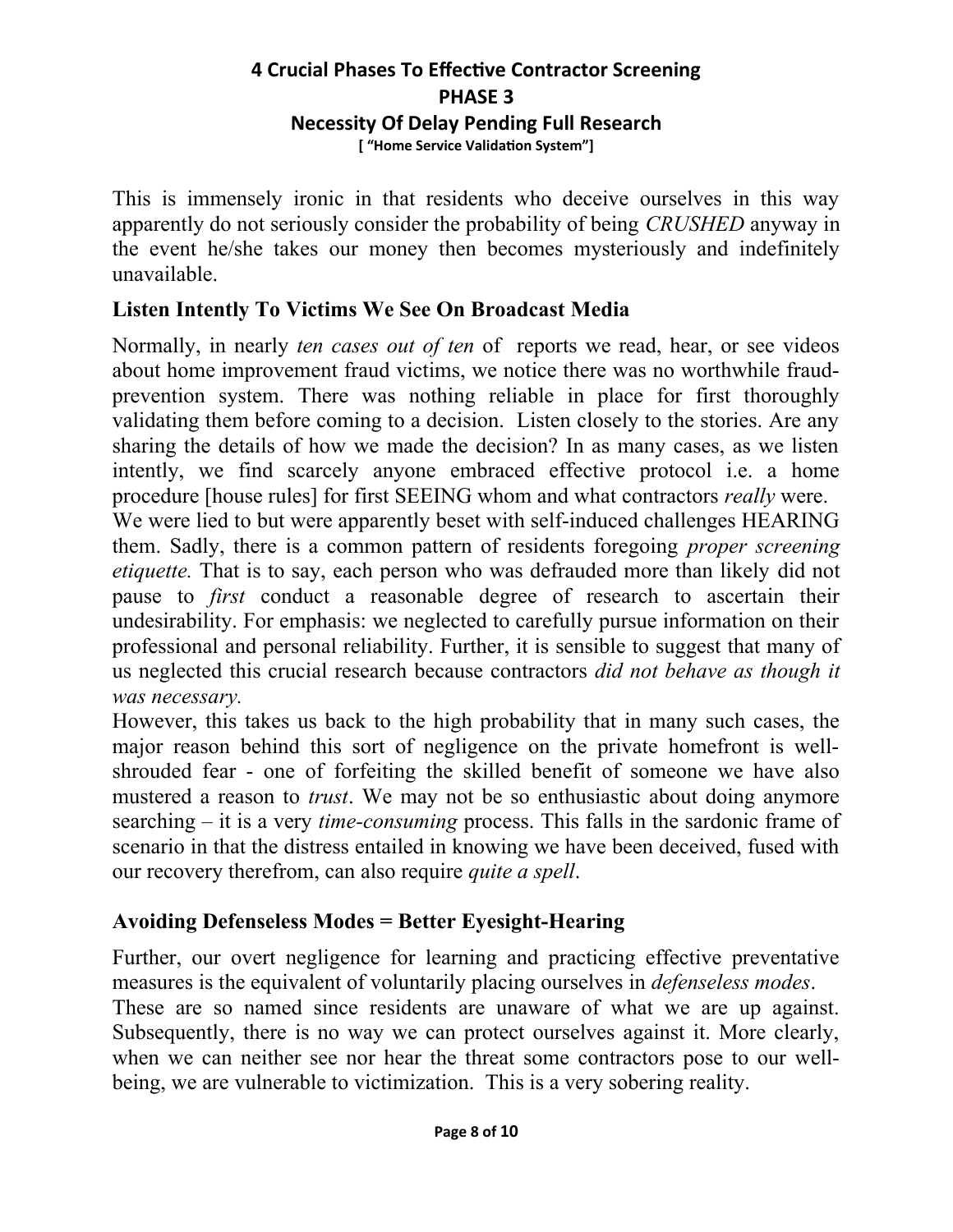For clarity, to *hear* takes into account:

1. words spoken by dishonest contractors interspersed with lies. For instance,

*"We've been in business twenty years. I estimate the duct work will take about thirty-minutes – forty-five tops! We've got "snake cameras" to run through the ducts to be sure all's clear before we leave."*

The job is done. We are thrilled about it being completed in only 20 minutes! They leave. But the ducts were not properly cleared. We have no way of knowing. Eventually we will - when we notice the vents *acting funny*, again.

2. how dishonest contractors appear i.e. mannerisms, facial expressions, gestures, attire, etc. There are always a few things we see which indicate to us they are dependable people. But what we see is not always reflective of the threat they *really* are. They are careful not to give the slightest hint. This is a form of *invisibility*.

In this, it is unfortunate that our senses of sound and sight are so easily impaired. But we are accountable for that. It is we who decide how to conduct business knowing that our worst hindrance are detrimental contractors we can neither see nor hear. Since to us, the true intents of these predators are both inaudible and invisible, we are powerless to stop them. In other words, as we are entirely oblivious to the perilousness of our situation, it becomes enormously unlikely for us to defend ourselves.

Conversely, when we have intact protocol in our house rules for enforcing priorities of *first* investing time required for detailed reputation checks, we enable ourselves to be far better positioned. We will then *hear* what we otherwise would not have heard – *see*, what we otherwise will not have seen. Briefly, we will have identified corrupt contractors for whom and what they truly are.

Presumably, it can be most rewarding for us find time for learning if whether or not it will be wise to hire without first checking them out. We may not want to get caught being so careless as to finally get around to researching specific contractors *after* being defrauded by them. It is always interesting observing how devoted some victims of home fraud are about sharing their ensuing research discoveries concerning those who preyed on them.

\*You Tube has quite a number of this nature of *after-the-fact* residential expose: *Home Improvement Fraud - You Tube.*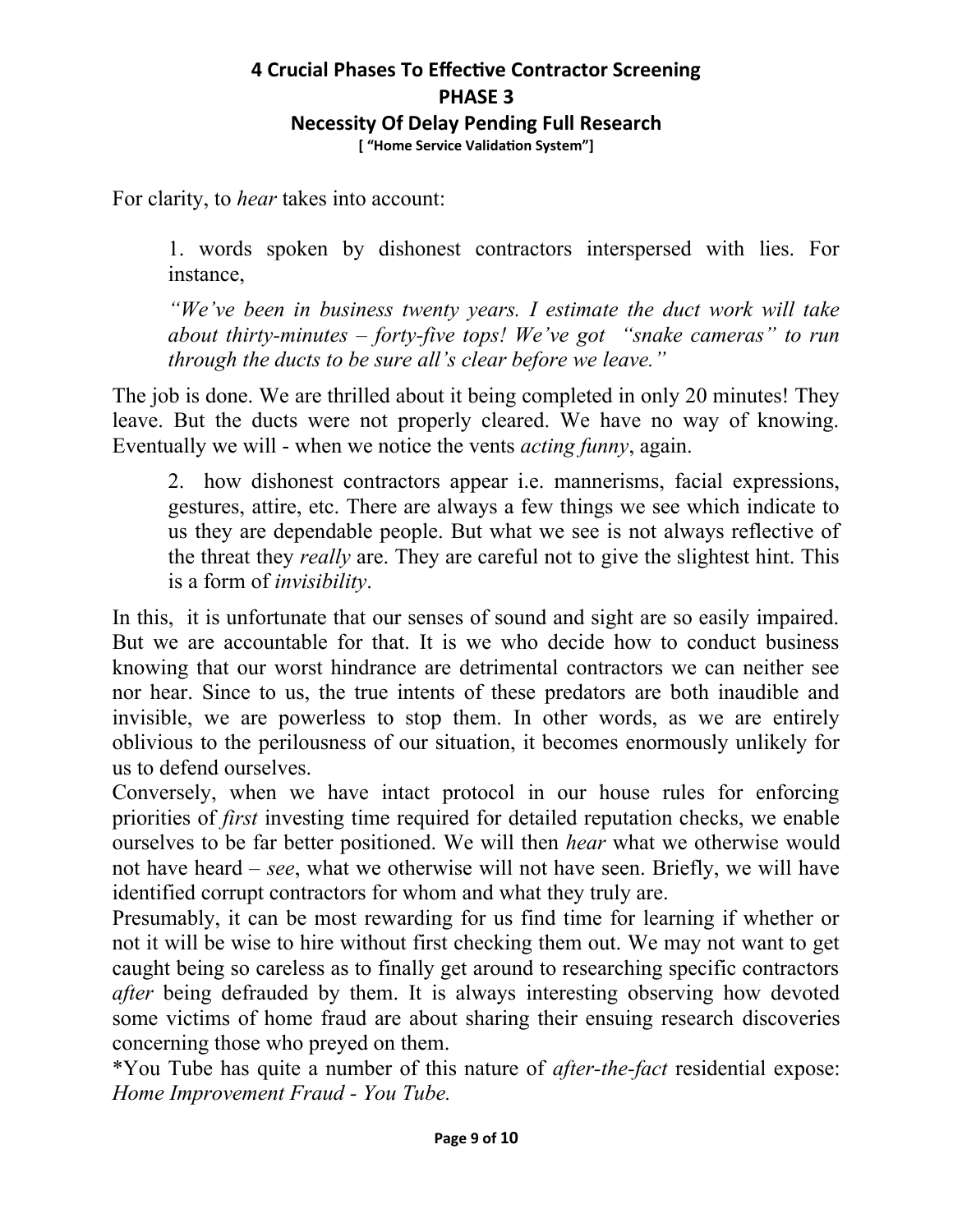#### **4 Crucial Phases To Effective Contractor Screening PHASE 3 Necessity Of Delay Pending Full Research**

**[ "Home Service Validation System"]**

#### **When It Is Time To Validate – VALIDATE!**

Fundamentally, **Phase 3** entails actually commencing validations *(*deep reputation checks*) according to plan.* Here is where we may want to come to terms with ourselves on implementation: Are we *cautious about the disappointment* we can feel if we actually did what we have studied so earnestly for? Or are we instead worried about probable disaster if we did not? For sure, as mentioned earlier, *fear* plays a key role in our hiring decisions – one way or another. We can make it propel us to learn more - or let it be a yoke for us to settle for less?

Is it better to be disappointed, in advance, knowing contractors have lied to us? Or to be a bit ruffled , later on, when we cannot reach the contractor who just stole our money?!

Undoubtedly, we may want to weigh in the balance. Which approach has most promise for avoiding the aftermath of another clever deception? As the old adage suggests: choose wisely.

#### **SUMMARY**

This ends our intensive study of *Phase 3* of the *4 Crucial Phases to Effective Contractor Screening*.

#### **Upcoming Phase 4 –** *Making The Safest-Wisest DECISION*

This is the ultimate *Phase* for enforcing our system. It is the easiest. The reason is that the research is over. We can now HEAR if whether or not this person was truthful about everything - and SEE each contractor candidate for whom and what he/she actually is. Now we have all the facts. We see what we probably did not. We hear what we may not have heard. We are in a soundly more leveraged position than at any other phase of the process!

#### *HOME IS THE BEST WONDER OF THE WORLD!*

*Edited by D. Madden* 

In association with  $HGRBS - a 501$  (c) (3) nonprofit corporation of independent volunteers